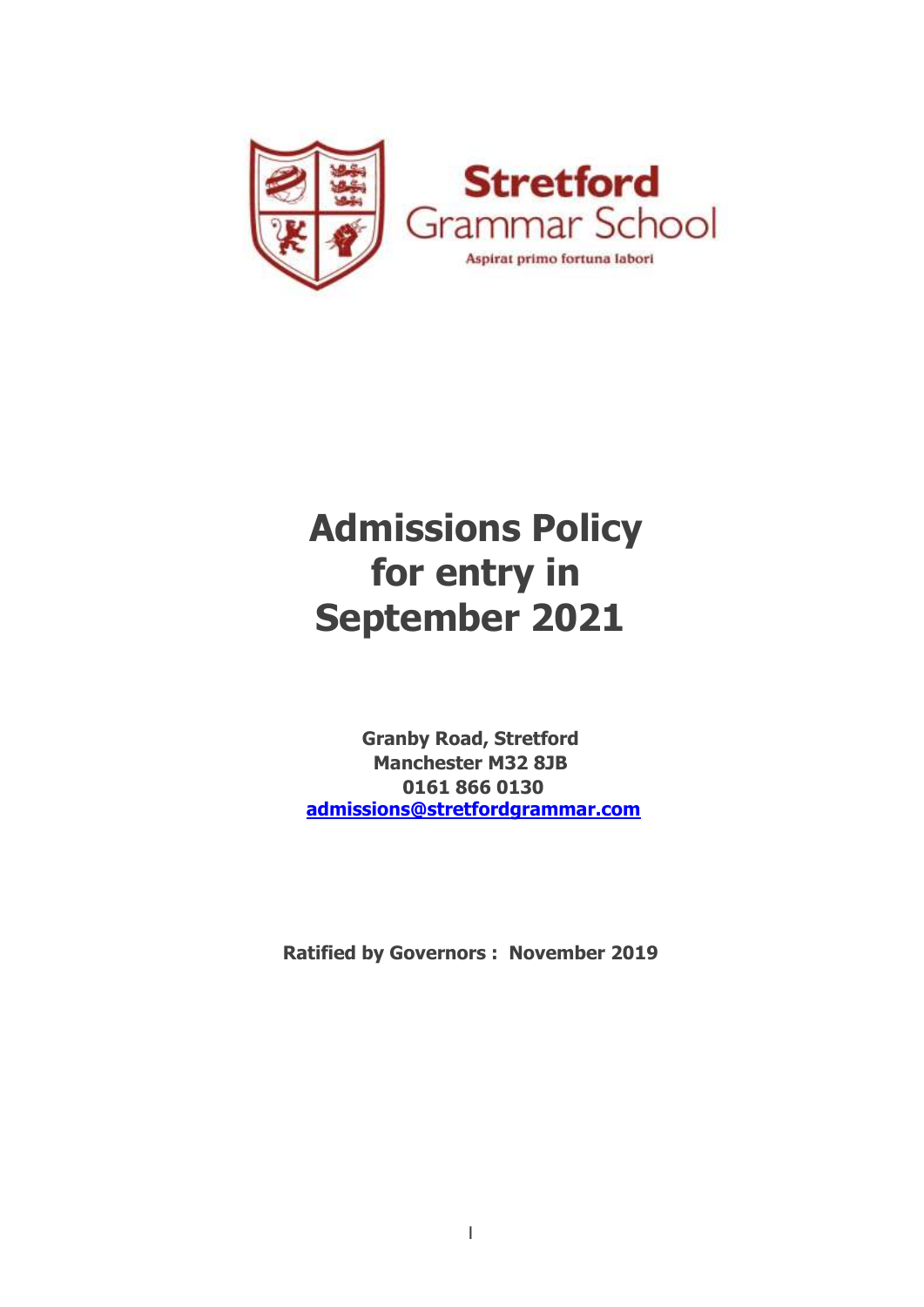# **Admissions Policy 2021**

**Date of Policy:** October 2019

# **Member of staff with overall responsibility:** Helen Dolphin

# **Governing Body Sub-Committee with reviewing responsibility:** Admissions

# **Admissions Policy 2021**

Stretford Grammar School is a foundation mixed Grammar School. The student admission number is **160**. The School has no religious affiliation.

# **The Test will take place on Monday 14th September 2020. The Closing Date for ALL applications is noon on Friday 26th June 2020.**

# **Definitions (for the purpose of this Admissions Policy)**

- 'Looked after children' has the meaning set out in S22 of the Children Act 1989
- 'Residence' means the address where the child normally and permanently lives
- 'The School' means Stretford Grammar School
- 'Sibling' means any person (full, half, step, adopted or foster brother or sister) of admissions age who is residing permanently at the same address as the candidate and will be in attendance at the School at the time of the proposed admission.
- 'Pupil Premium' is funding for free school meals at any point in the last 6 years or who are currently eligible for free school meals.
- Service Premium is allocated if one of their parents is serving in the regular armed forces (including pupils with a parent who is on full commitment as part of the full time reserve); they have been registered as a 'service child' on the January school census at any point since 2015; one of their parents died whilst serving in the armed forces and the pupil receives a pension under the Armed Forces Compensation Scheme or the War Pensions Scheme.

# **Attachments:**

Appendix A Special Circumstances Form Appendix B Local Review Form

# **Admission at Age 11**

The number of admissions into Year 7 for the year commencing 1st September 2021 will be **160.** Candidates who attain the required standard in the School's testing arrangements for selection by ability (as set out in this Policy) will be eligible for admission to the School.

Applicants should normally have a date of birth between 1st September 2009 and 31st August 2010.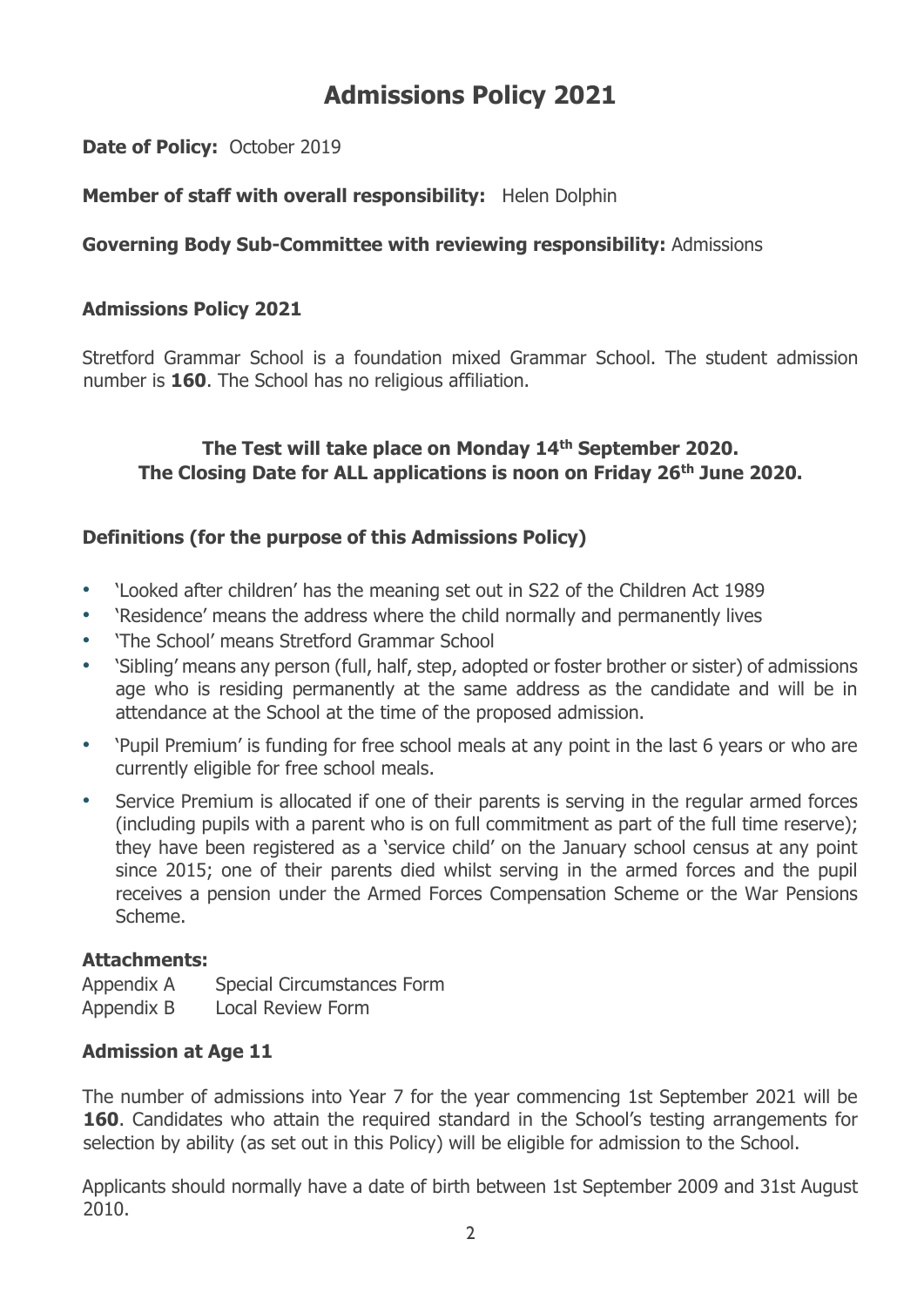# **Provision for Admission outside a Child's Normal Age Group**

Younger candidates may be considered for a place providing they are studying in a Year 6 class prior to the Entrance Test and they obtain an examination score of 360 or above. Applicants who are studying, but whose date of birth is between the dates given above must sit the Entrance Examination with applicants of the same age. Decisions as to their year of entry to the School would be made on an individual basis.

# **a) Application Procedure for Admission to Year 7 September 2021**

- 1. All parents/carers of candidates who wish to take the Tests for entry to Stretford Grammar School in September 2021 must complete the School Registration Form online, via the school website, by noon on Friday 26<sup>th</sup> June 2020. If the closing date is missed the next testing date will be after National Allocation Day which is 1st March 2021. Assistance in completing the form is available should it be required.
- 2. The School is part of the Trafford Local Authority Co-ordinated Scheme. Parents/carers of children who wish to apply for a place at the School **must indicate** Stretford Grammar School on their home Local Authority Admissions Form.
- 3. Candidates who move into the area (as defined by criterion 5 of the oversubscription criteria) after the closing date for applications and who submit an ontime application to their Local Authority including Stretford Grammar School as a preference will be given consideration from the address given on the application to sit the Entrance Test until after the first round of offers. Thereafter, the new address will only be considered if and when the following evidence and legal documentation in relation to the change of residency have been supplied to the School:
	- i) Evidence and legal documentation to the effect they have purchased or exchanged contracts on a property is produced and proof of disposal of the previous home.
	- ii) For leasing agreements a minimum of 24 months is required and legally supported documentation produced and proof of disposal of the previous home.
	- iii) The applicant and his/her parents/carers became resident at the new home.

Applicants who move further away from the School after the date of application will be considered from their new address with immediate effect.

4. Access Arrangements will be agreed before the Entrance Test. They allow candidates with special educational needs, disabilities or temporary injuries to access the test and show what they can do without changing the demands of the test. The intention behind an access arrangement is to meet the particular needs of an individual applicant without affecting the integrity of the exam. Access arrangements are the principal way in which the School complies with the duty under the Equality Act 2010 to make 'reasonable adjustments'.

The Equality Act 2010 requires the School to make reasonable adjustments where a candidate, who is disabled within the meaning of the Equality Act 2010, would be at a substantial disadvantage in comparison to someone who is not disabled.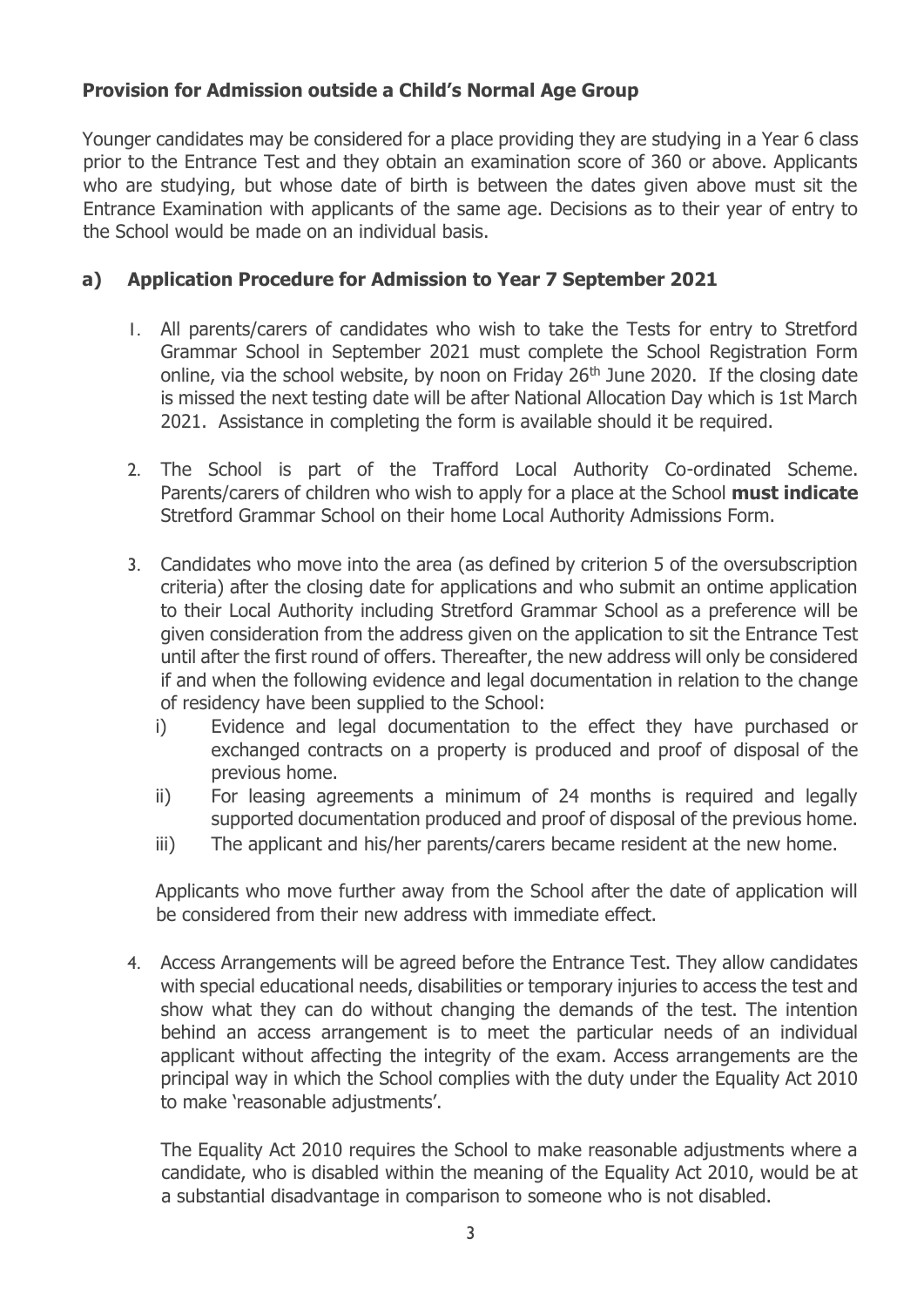Whether an adjustment will be considered reasonable will depend on a number of factors which will include, but are not limited to:

- the needs of the disabled applicant;
- the effectiveness of the adjustment;
- the cost of the adjustment; and
- the likely impact of the adjustment upon the applicant and the other applicants.

The evidence of need required by the School will vary depending on the disability and the access arrangement(s) being applied for. Each case will be considered on its own merit. Information must be forwarded to the School by parents at the time they register their child for the Entrance Test or as soon as possible thereafter but MUST be before noon on Friday 26<sup>th</sup> June 2020 for the Entrance Test. Access arrangements must not give an applicant an unfair advantage over other applicants. Where a request for 25% extra time is made, therefore, it will only be granted where there is evidence of substantial impairment or exceptional circumstances. In order to evidence such circumstances, parents should provide the School with a Local Authority Statement of Special Educational Needs, an Education, Health and Care Plan or primary school SEND support information. Information from the primary school should also be provided which details the applicant's normal way of working; the primary school may be consulted.

All reports and documentation must be current and dated no more than 2 years before the testing date. All documentation provided must also show the Assessors full details including qualifications and how the assessment results were reached and be on official letterhead.

# **b) Arrangements for Testing**

- 1. Arrangements for the Stretford Grammar School Entrance Test will be available on the website from 18<sup>th</sup> May 2020
- 2. The Stretford Grammar School Entrance Test will consist of Verbal, Non Verbal and Mathematic questions, set and standardised by our service provider. The standardisation will take into account the applicants' date of birth.
- 3. To be eligible for consideration of a place at the School a candidate must achieve a score of 334 or above. This does not in itself guarantee a place. Outcomes and scores for the main testing will be communicated by the School to parents/carers prior to the 31st October 2020.

#### **c) Automatic Review**

An automatic review is conducted for all candidates who score between 324 to 333 (inclusive). In the review process the following will be considered: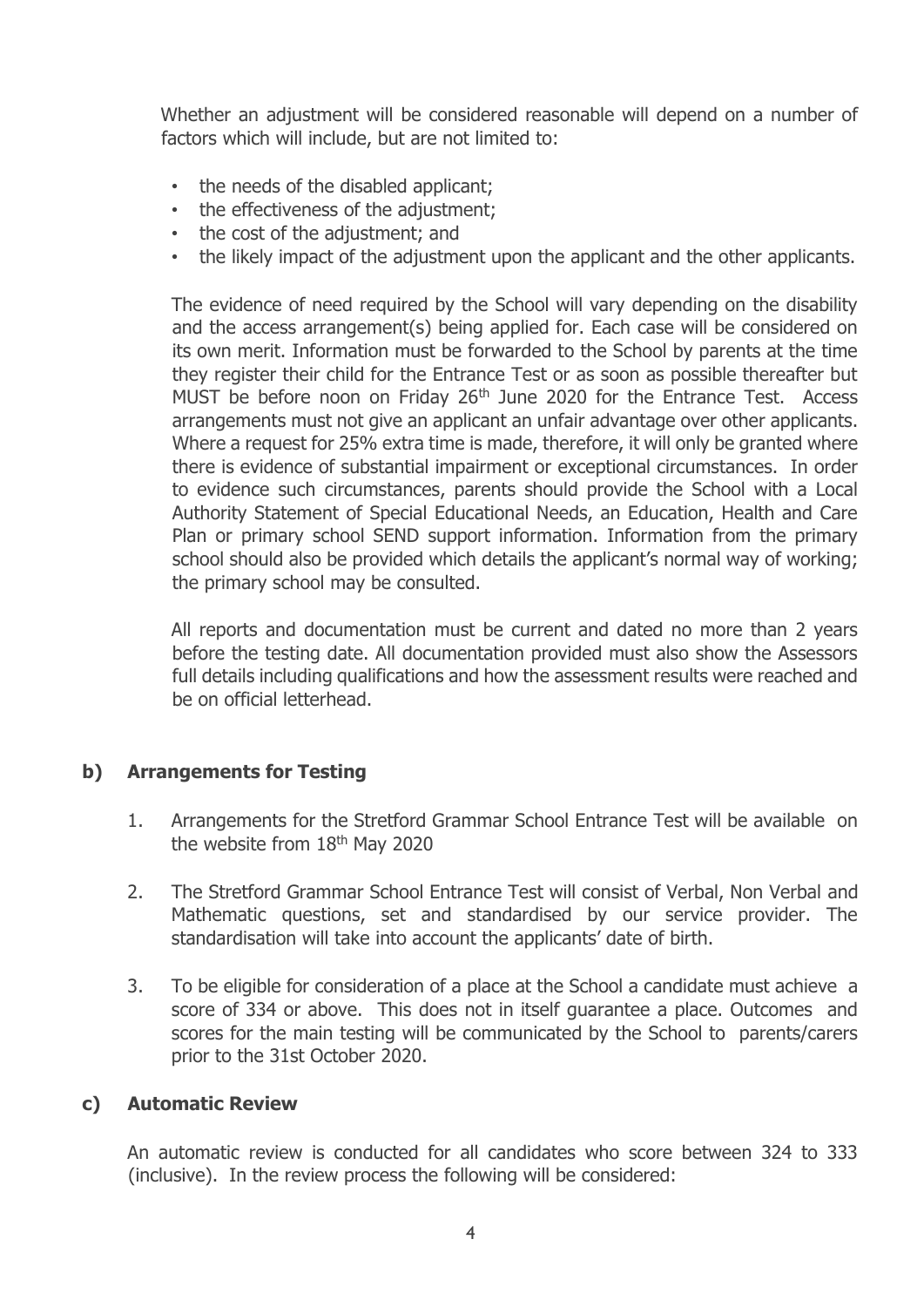- The test score achieved by the applicant.
- Any special circumstances that the School have been advised of on or prior to the date of the Entrance Test or in the week immediately after the testing (if your child is ill immediately prior to or on the day of the exam, please do not bring them, alternative arrangements can be made). **(Appendix A)**
- The invigilator's Report This is a record of the testing process including any events that may have taken place during the test
- The panel will consist of the Headteacher and a current primary school Headteacher

Those candidates whom are deemed to have qualified following review will have their score amended to 334R. The result letters for automatic review candidates will be communicated by the School to parents/carers prior to the 31st October 2020.

No results will be given over the telephone or via e-mail. The result for any other testing will be when it is available.

#### **d) Local Review**

A Local Review is conducted for all candidates who score between 324 to 333 (inclusive) but have not had their result overturned at automatic review.

A Local Review will be heard by the Review Panel, will be upon receipt of the Local Review Form **(Appendix B)** along with optional supporting documentation detailing the challenge. The Review Panel will consist of the Headteacher, the Deputy Headteacher, the Head of English, the Head of Mathematics and a current primary school Headteacher

Those candidates whom the Local Review Panel deem to have qualified for admission will have their Test score amended to 334R

The decision of the Local Review Panel will be notified by post after the closing date for the submission of the Common Application Form, 31st October 2020. **Parents awaiting the results of the review are advised to include Stretford Grammar School as a preferred school on the Common Application Form**.

This process does not replace your statutory to appeal to an Independent appeal Panel see "Right of Appeal" section.

#### **e) The Over-subscription Criteria**

1. **Looked After Children and all previously Looked After Children**. A looked after child is a child who is (a) in the care of a local authority, or (b) being provided with accommodation by a local authority, in the exercise of their social services functions (as defined in Section 22(1) of the Children Act 1989). Previously Looked After Children are children who were looked after but ceased to be so because they were adopted or became subject to a child arrangements order or special guardianship order.

<sup>3</sup> Section 14A of the Children Act 1989 defines a 'special guardianship order' as an order appointing one or more individuals to be a child's special guardian (or special guardians).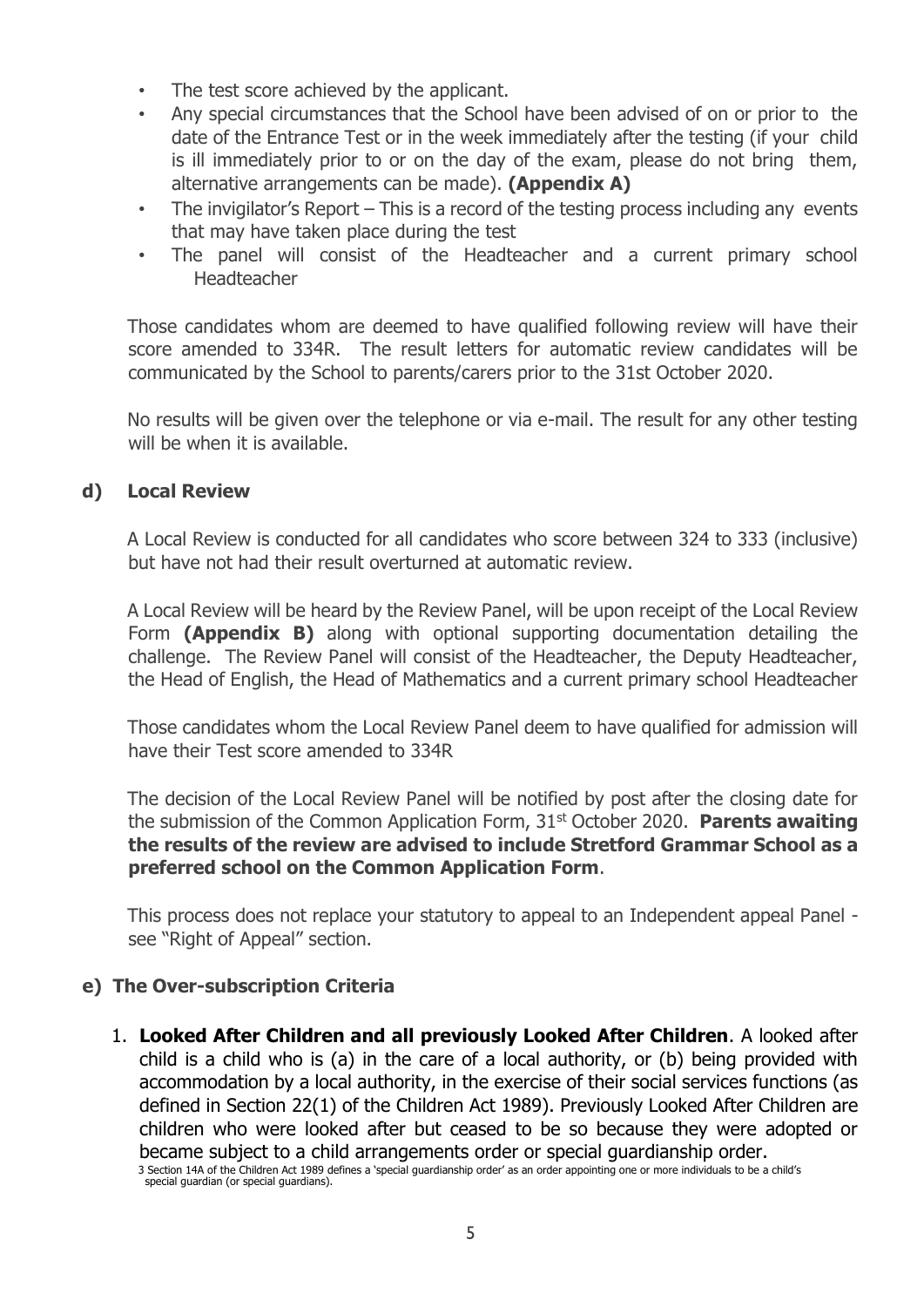- 2. Children who have been in state care outside of England and ceased to be in state care as a result of being adopted. A child is regarded as having been in state care in a place outside of England if they were accommodated by a public authority, a religious organisation or any other provider of care whose sole purpose is to benefit society.
- 3. **Pupil Premium -** 32 Places will be allocated to students on Pupil Premium, irrespective of distance. Candidates, on Pupil Premium, with equal scores to the lowest candidate in this allocation will also be offered places.
- 4. **The top 20 scoring candidates**, irrespective of home residence, will be allocated a place. Candidates with equal scores to the lowest candidate in this allocation will also be offered places.
- 5. Children who will have a sibling attending the School within Years 7 to 11 at the time of admission (September 2021).
- 6. Successful candidates who live within the catchment area of the school; being M32, M33, M41, M15 and M16 (both within Trafford and Manchester) and including M21, this being the next closest postcode to the school.
- 7. Children who live nearest to the School, measured in a direct straight line from the child's permanent place of residence to the School.

If there are more successful applicants than can be accommodated at the School in criterions 1 to 6 places will be offered to those children in each criteria whose place of residence is nearest to the School as defined in criterion 7. This will be measured using property co-ordinates provided through a combination of the Trafford Local Land and Property Gazetteer (557666), other LA data and Royal Mail Postal Address Information. In the case of a child living in a block of flats, the distance will be measured in the same manner.

Random allocation will be used as a tie-break to decide who has the highest priority for admission where the qualifying score and the distance between two applicants' home and the school is the same.

Parents/carers should note that although Stretford Grammar School will inform them of their child's assessment result prior to 31st October 2020, allocation letters will be sent on National Allocation Day, the 1st March (or the next working day) by their home authority on behalf of the Governing Body of the School.

#### **Home Address**

The criteria used by Trafford in determining admissions to Community and Voluntary Controlled Schools refer, in every instance, to the child's home address. This means the address where the child normally and permanently lives. In the case of parents who are separated: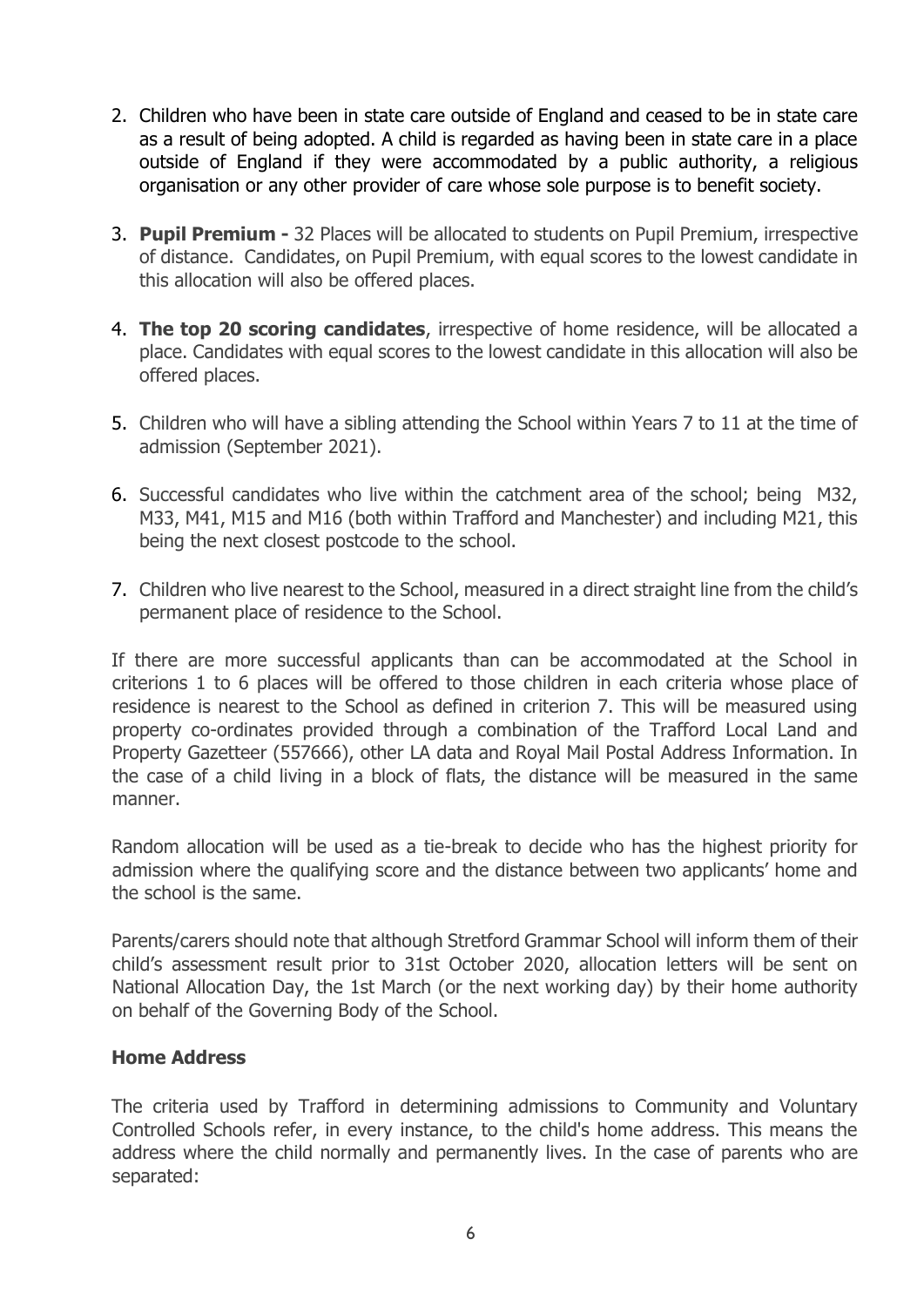- where child-care arrangements are shared between two addresses in the catchment area, the child will be considered as living in the catchment area;
- where one of the addresses is outside the catchment area, the child will be regarded as living outside the catchment area.

If there are more applicants than can be accommodated at a school in the relevant category, the average of the distances of the two addresses from the school will be used for the purposes of determining priority for admission.

It is always assumed that the correct factual information will be provided when an application for a school place is submitted. However, proof of the child's residency may be requested so that the application can be considered correctly alongside other applicants.

#### **e) Waiting List**

Following the allocation of places on 1<sup>st</sup> March, the School will commence a waiting list for Year 7 admissions in September. The waiting list will continue through Years 7 to 11 with parents notified of their child's position annually. Applicants for in year admission may join the waiting list if a place is not available within the relevant year group, providing they have qualified through the School's Entrance Test or have met the criteria to be considered for admission to the Sixth Form. Applicants who have not been tested in the normal admissions round will be tested and if successful will be placed on the waiting list if a place is not available. Each added child will require the list to be ranked again in line with the published oversubscription criteria. Priority must not be given to children based on the date their application was received or their name was added to the list. Should a place become available, the oversubscription criteria will be applied to those on the waiting list.

#### **f) Right of Appeal**

Under the terms of The School Standards and Framework Act 1998, all parents/carers of candidates refused admission have the right to appeal to an Independent Appeals Panel against any decision made by the School. The decision of the Independent Appeals Panel is binding on both the School and parents/carers. An appeals timetable is published on the School website by 28th February each year.

#### **Appellants considering making a complaint regarding an appeal may contact: The Local Government Ombudsman PO Box 4771 Coventry CV4 0EH**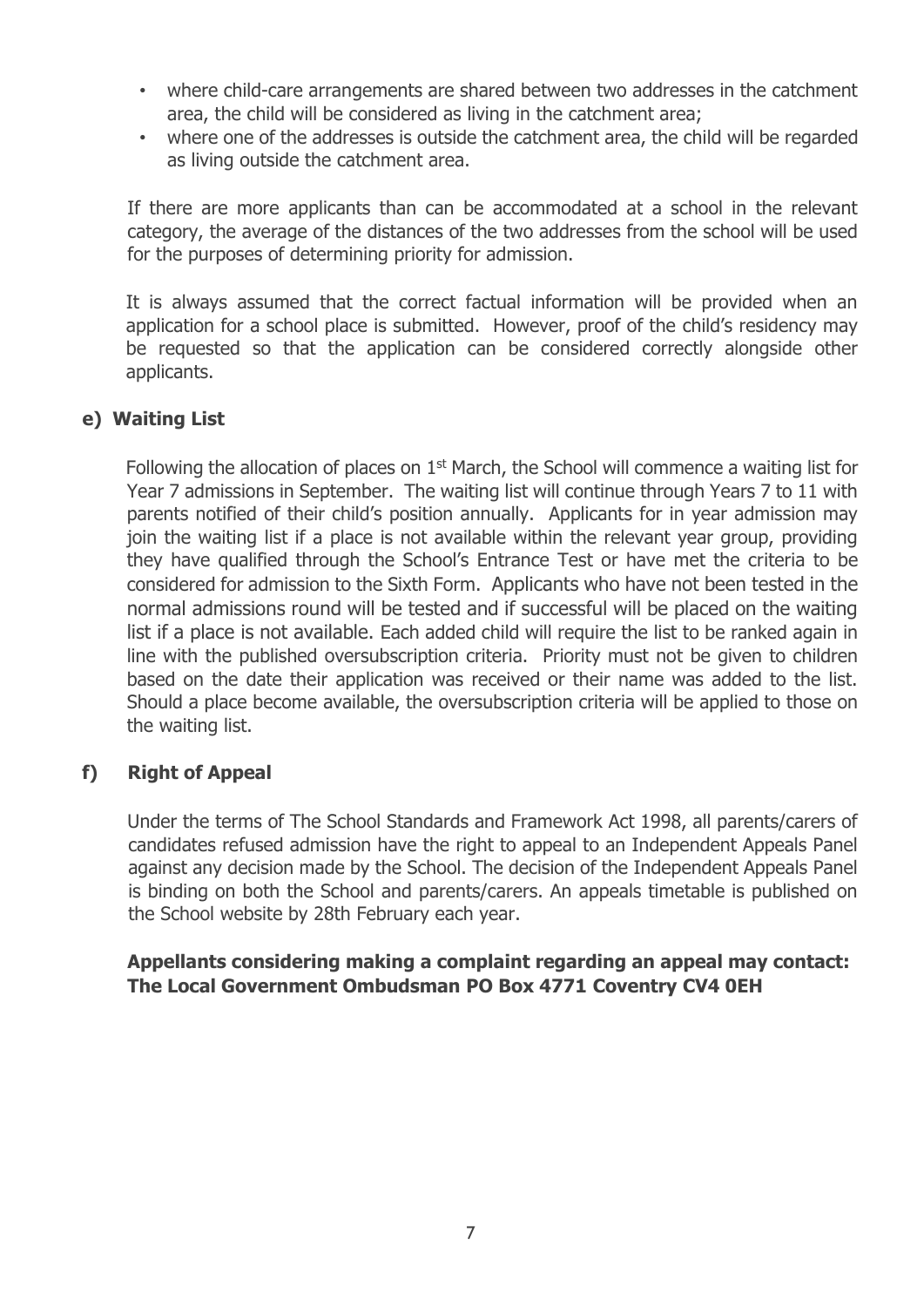#### **In Year Admissions - Years 7 to 11**

- 1. These procedures apply both to candidates who have previously been unsuccessful in the School's Testing procedure and to candidates who have not previously been tested. Candidates who have previously applied and sat the School's In-Year Testing and who have not achieved the qualifying score for admission cannot re-apply in the same academic year and must leave a minimum of 12 months before applying for reassessment.
- 2. Candidates who have previously been unsuccessful in the School's Entrance Examination procedure are able to be reassessed in Summer Term 2021 and if assessed as suitable, and places being available, are able to start in September 2021.
- 3. Applicants applying to enter Years  $7 8$  will be assessed using mathematics, verbal reasoning and non-verbal reasoning papers.
- 4. The minimum qualifying score is 353 which is 83% of the overall pass mark. Applicants who can demonstrate they are LAC or in receipt of Pupil Premium are expected to achieve 78%.
- 5. Applicants applying to enter Years  $9 11$  will be assessed using mathematics, English, a modern foreign language and science papers consisting of Biology, Chemistry and Physics.
- 6. The minimum qualifying scores will be English 75%, mathematics 65% and science 70%. Applicants who can demonstrate they are LAC or in receipt of Pupil Premium are expected to achieve English 70%, mathematics 65% and science 65%.
- 7. Under the terms of The School Standards and Framework Act 1998, all parents/carers of candidates refused admission have the right to an Independent Appeals Panel against any decision made by the School. The decision of the Independent Appeals Panel is binding on both the School and parents/carers.
- 8. Applications for candidates in Years 7 to 9 who have previously qualified for Stretford Grammar School will be considered in light of the availability of places and their position on the waiting list. Applicants who are currently in Year 9 and above who have previously qualified will be required to re-qualify.
- 9. Please note a successful outcome from an assessment does not guarantee a place at the School. If any places are available we apply our over-subscription criteria.
- 10. Positions on the waiting list are subject to change and as such a candidate may move up or down the list.
- 11. To register your child for re-assessment please contact the Admissions Officer on 0161 866 0130 or email admissions@stretfordgrammar.com.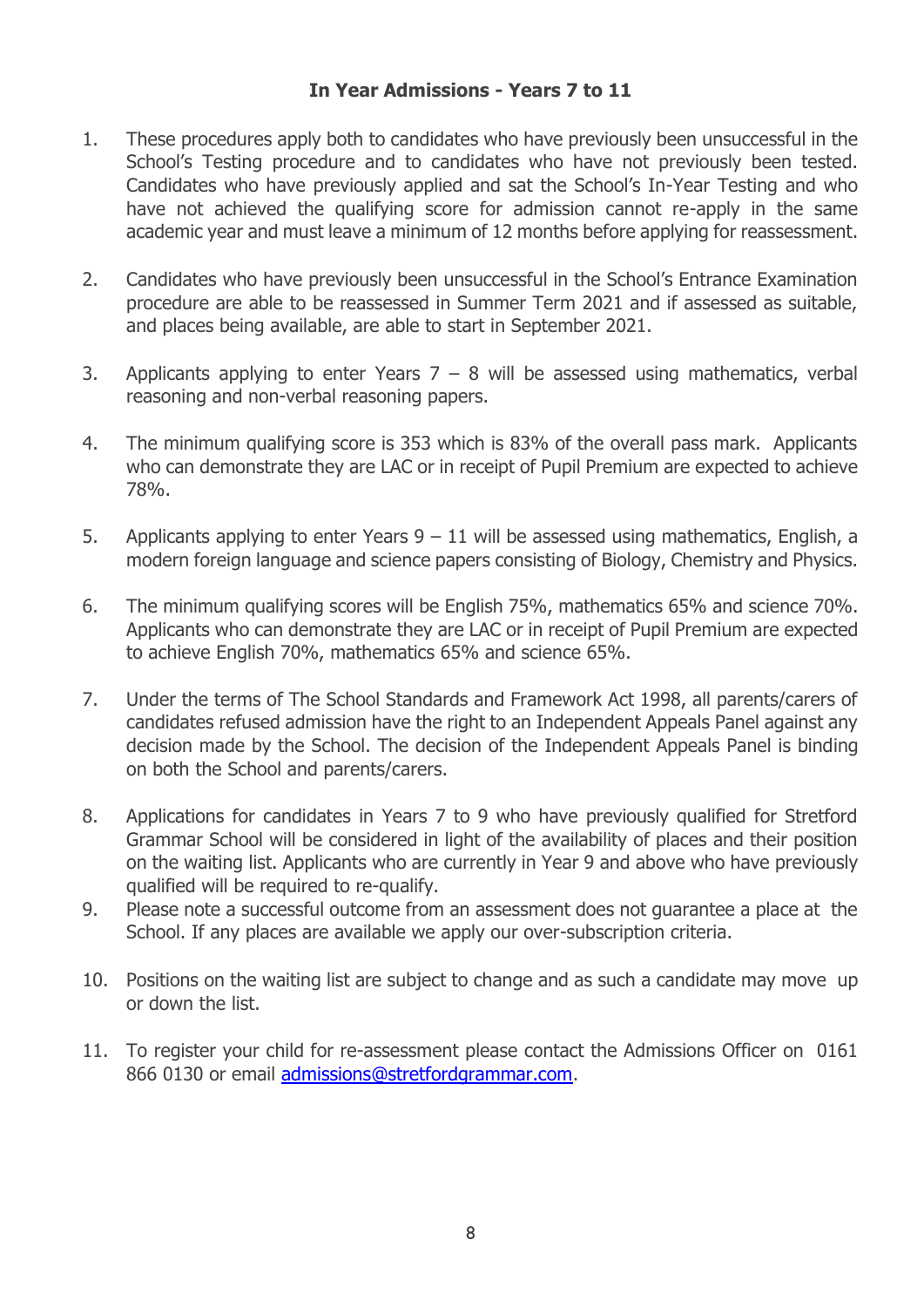#### **Admission to the Sixth Form**

- 1. The Sixth Form intake will be dependent on the number of students in Years 7-11 and the maximum capacity of the school. When Years 7-11 are fully subscribed, admission to Year 12 will be such that the total number of Sixth Form students does not exceed 192. The school does not enrol students at the beginning of Year 13.
- 2. For those offered a place in the Sixth Form the requirement for entry is that students **must** have achieved a minimum Attainment 8 score of 60 **and** at least a grade 6 in the subjects chosen to study **and** a grade 6 in GCSE English Language and Mathematics. However, please note, subjects including Maths, Chemistry, Biology and Physics require a minimum grade 7 to study them to Advanced Level.
- 4. Please note that for the purposes of our entry criteria 2020 the Attainment 8 score is defined as a summation of the grades students achieve in their best 8 GCSEs, including Mathematics and English Language. A student's best Mathematics GCSE and English Language GCSE grade will be included in this measure and both the Mathematics and English Language grades will be double weighted. For example, a score of 8 in English Language will be awarded 16 points towards the minimum target of a 60. The remaining 6 GCSEs are not double weighted and can come from any other GCSE subject studied by the students as part of their curriculum.
- 5. Applicants who have completed their secondary education in schools other than in England and Wales and have taken IGCSE or equivalent qualifications will be subject to the same requirements as stated in paragraphs three and four. Students who take qualifications other than GCSE, or IGCSE or must have equivalent qualifications as defined and verified by NARIC [\(www.ecctis.co.uk/naric\)](http://www.ecctis.co.uk/naric) and be able to demonstrate that they are working at a level comparable to the minimum academic requirement for entry into the sixth form. Equivalent qualifications will only be accepted if the course content provides suitable preparation for A Level study and students will only be enrolled once qualifications have been verified in writing.
- 6. Internal Year 11 students will be asked to indicate whether they wish to progress to Sixth Form in the first half of the Spring Term and to give an initial choice of subjects.
- 7. Internal applicants, who meet the entry requirements and who enrol on or before GCSE Results and Enrolment day, will be given priority over all other applicants and guaranteed a place in the Sixth Form, on courses of their choice, within the option lines available. Internal applicants who enrol between GCSE Results and Enrolment day and the first school day of the Autumn Term may be enrolled, subject to availability of places on the courses of their choice. The maximum class size for any A Level class will be 25.
- 8. Year 11 applicants from other schools should return completed application forms between October and mid-February each year; the deadline date is the end of the first half of the spring term. Their school will be asked to provide information to verify the suitability of the candidate's choice of courses and to ensure Stretford Grammar School is able to provide appropriate support to meet individual student needs. Proof of qualifications, identity and residency, will also be required.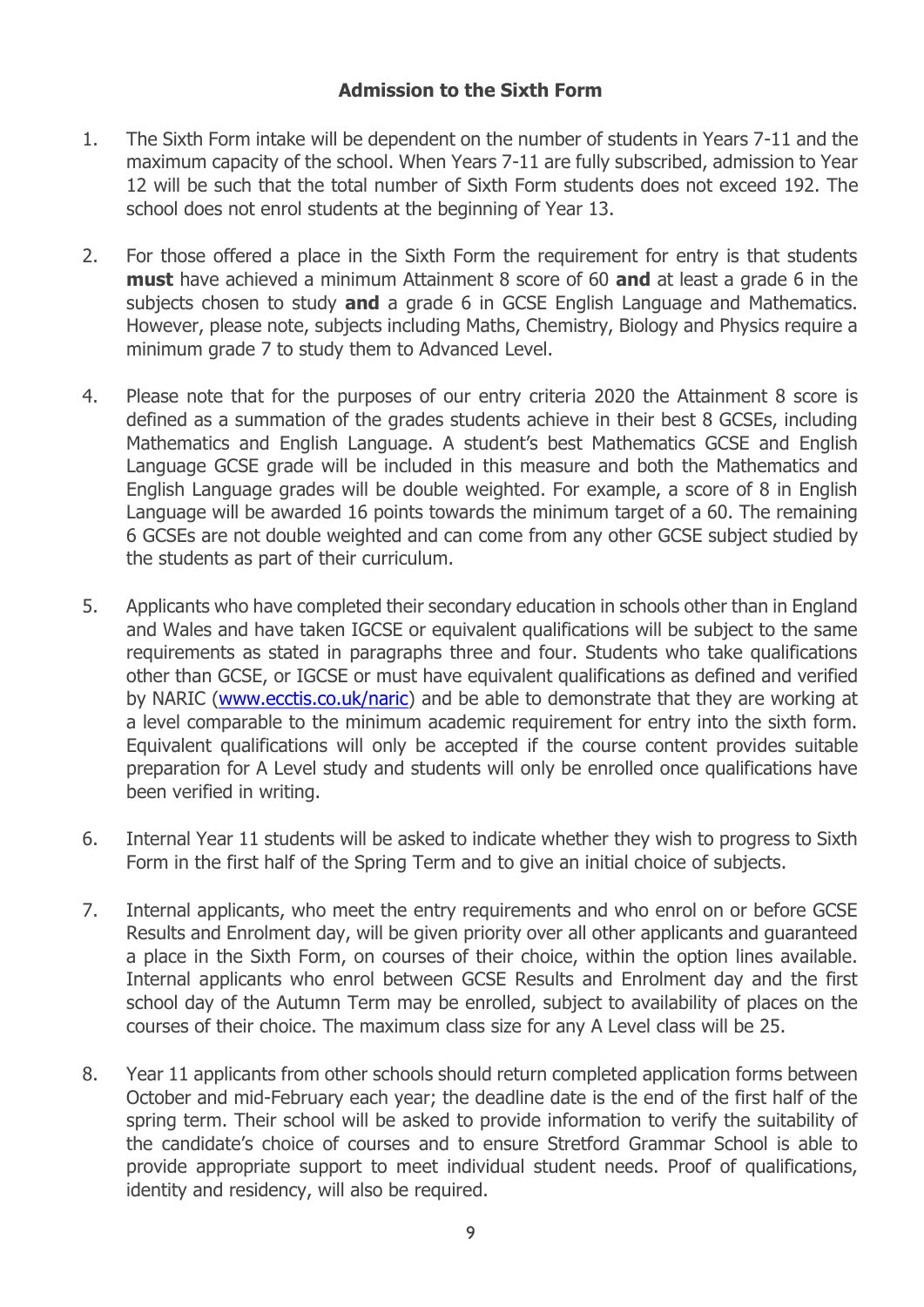- 9. Year 11 students from other schools (external applicants), who apply and accept a conditional offer during the Spring Term, meet the entry requirements and enrol on or before 21st August will be allocated a place in the Sixth Form, on courses of their choice, within the option lines available.
- 10. Year 11 external applicants, who apply after the February deadline, will only be offered places subject to availability and only once all qualifying students in paragraphs 6 to 9 have received conditional offers.
- 11. Any student who enrols in the Sixth Form but fails to attend on the first day of the Autumn Term, without prior notice being given, may have their place withdrawn.
- 12. Applications to re-take year 12 will only be considered if there are places available after all qualifying year 11 students have enrolled. Such applications will be considered on an individual basis, taking account of any extenuating circumstances and priority will be given to students already at the school. Following discussions with the student and their parent/carer to ascertain whether it is in the student's best educational interest, the school may refuse requests to retake Year 12.

#### **Over-Subscription Criteria for Sixth Form Places**

Where eligible applications for admission exceed the number of places in the Sixth Form, or the number of applications for a course exceeds the places available on that course, the following criteria will apply:

- 1. A 'looked after child' or a child who was previously looked after but immediately after being looked after became subject to an adoption, residence, or special guardianship order (Under the terms of the Adoption and Children Act 2002 (see section 46 (adoption orders)).
- 2. Those highest in rank order of Average Rank Score (ARS) for entry into Year 12 or onto the course.
- 3. In the event of tied scores resulting in more than one applicant being eligible for places then the applicant living nearest to the school as measured using the property coordinates provided through a combination of the Trafford Local Land and Property Gazetteer (BS7666), other LA data and Royal Mail Postal Address Information. In the case of a child living in a block of flats, the distance will be measured from the communal entrance of the building.
- 4. Random allocation will be used as a tie-break to decide who has the highest priority for admission where the qualifying score and the distance between two applicants' home and the school is the same.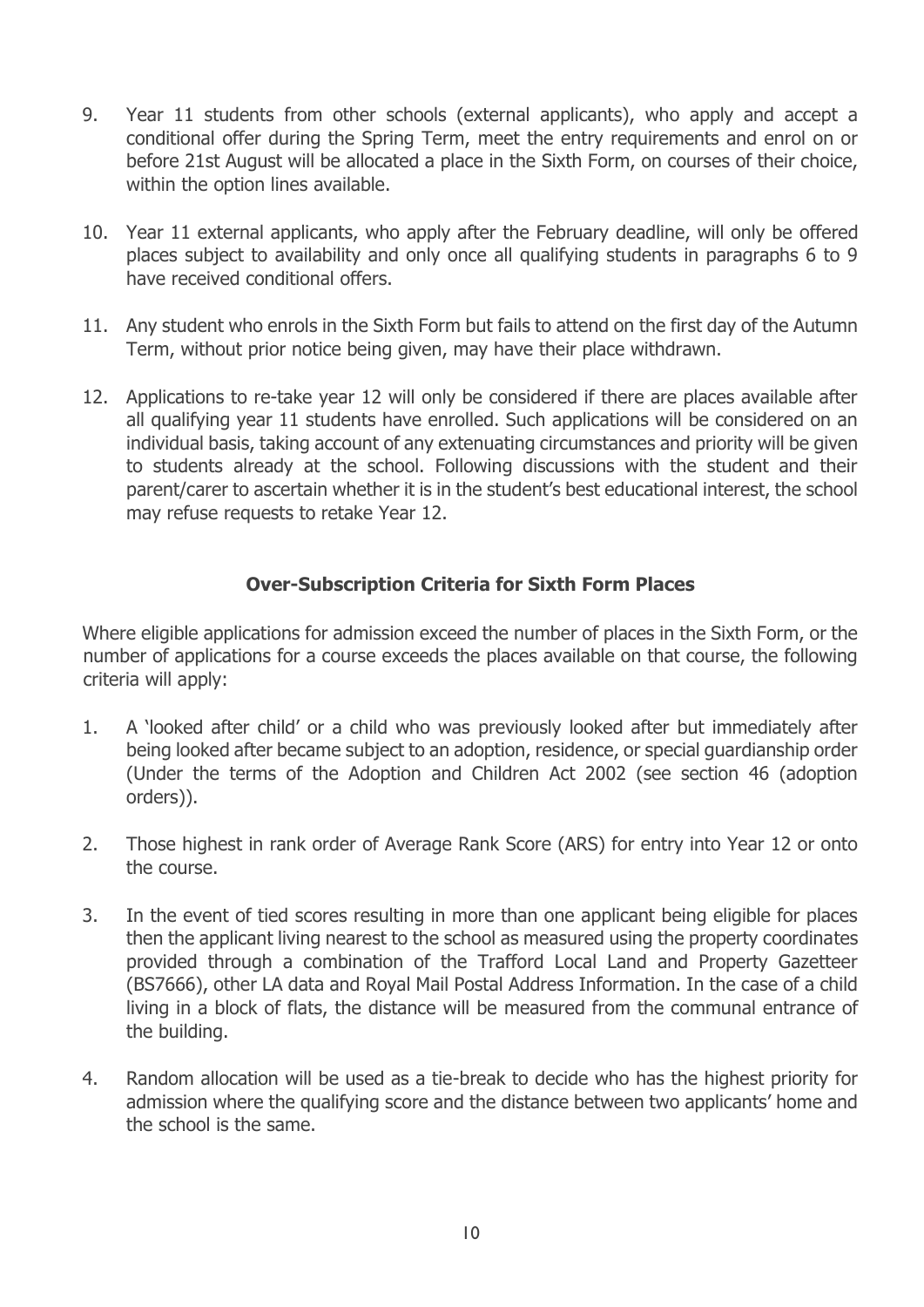### **Progression to Year 13**

Students who fail to achieve a record of continuous effort to make good progress in their Y12 studies, at the end of Year 12, will be invited, with their parents/carers, to a consultation to discuss whether progression to Year 13 is in the best interest for their continuing education. The school may advise that the student should retake Year 12 or seek alternative qualifications more suited to their individual needs.

#### Please Note:

Proof of qualifications, identity and residence may be required from applicants. The School may withdraw a place at a later date if false, incorrect or misleading information has been provided. Parents/carers must inform the School of any changes to their address or circumstances.

#### **Right of Appeal**

Under the terms of Education Act 1998, all candidates and parents/carers of candidates refused admission have the right to appeal to an Independent Appeals Panel against any decision made by the School. The decision of the Independent Appeals Panel is binding on both the School and parents/carers. Appeals will be heard within 40 school days and acknowledged within 30 days.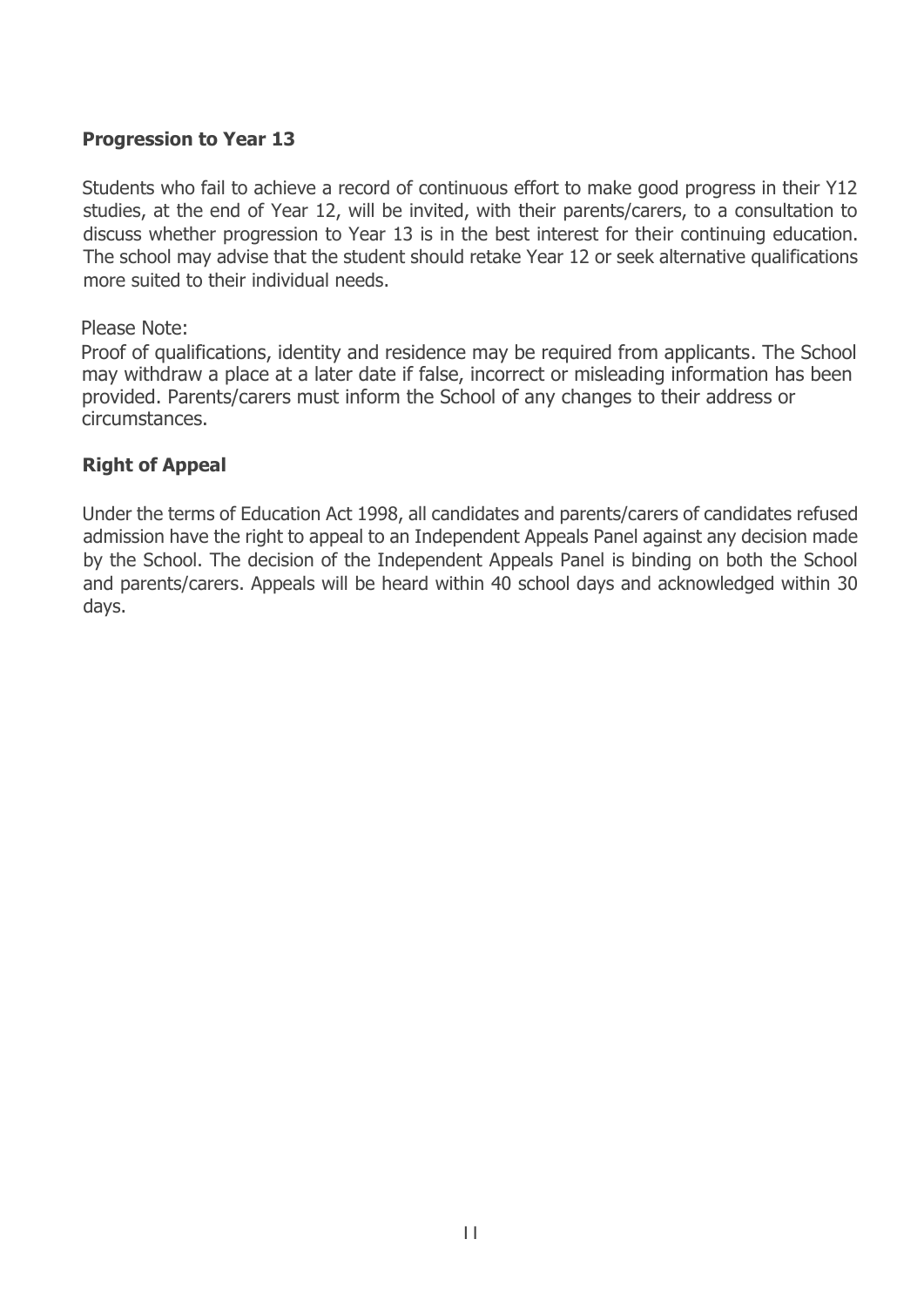# **SPECIAL CIRCUMSTANCES FORM**

Please make us aware of **any special circumstances which explain why your child may not have performed to their usual level on Monday XXth September 20XX.** Please complete this form and return to the Admissions Officer by **noon on Thursday XXth September 20XX** at the latest to bring to our attention:-

- If there are special circumstances prior to the test you wish to make us aware of
- If there are special circumstances which could have affected your child's performance on the day
- If they may not have performed to their usual level on the testing day

**If your child is ill immediately prior to or on the day of the exam please do not bring them.** Please complete this Special Circumstances Form and return with a Doctor's note **by noon** on **Thursday XXth September 20XX.** We will then advise you of an alternative date.

Name of Child:

Date of Birth:

Primary School:

Test Room:

Candidate ID:

Signature of Parent(s)/Carer(s) ………………………………………Date: ………………………….

Please print name: ………………………………………………………………………………………….

Continue overleaf if necessary …